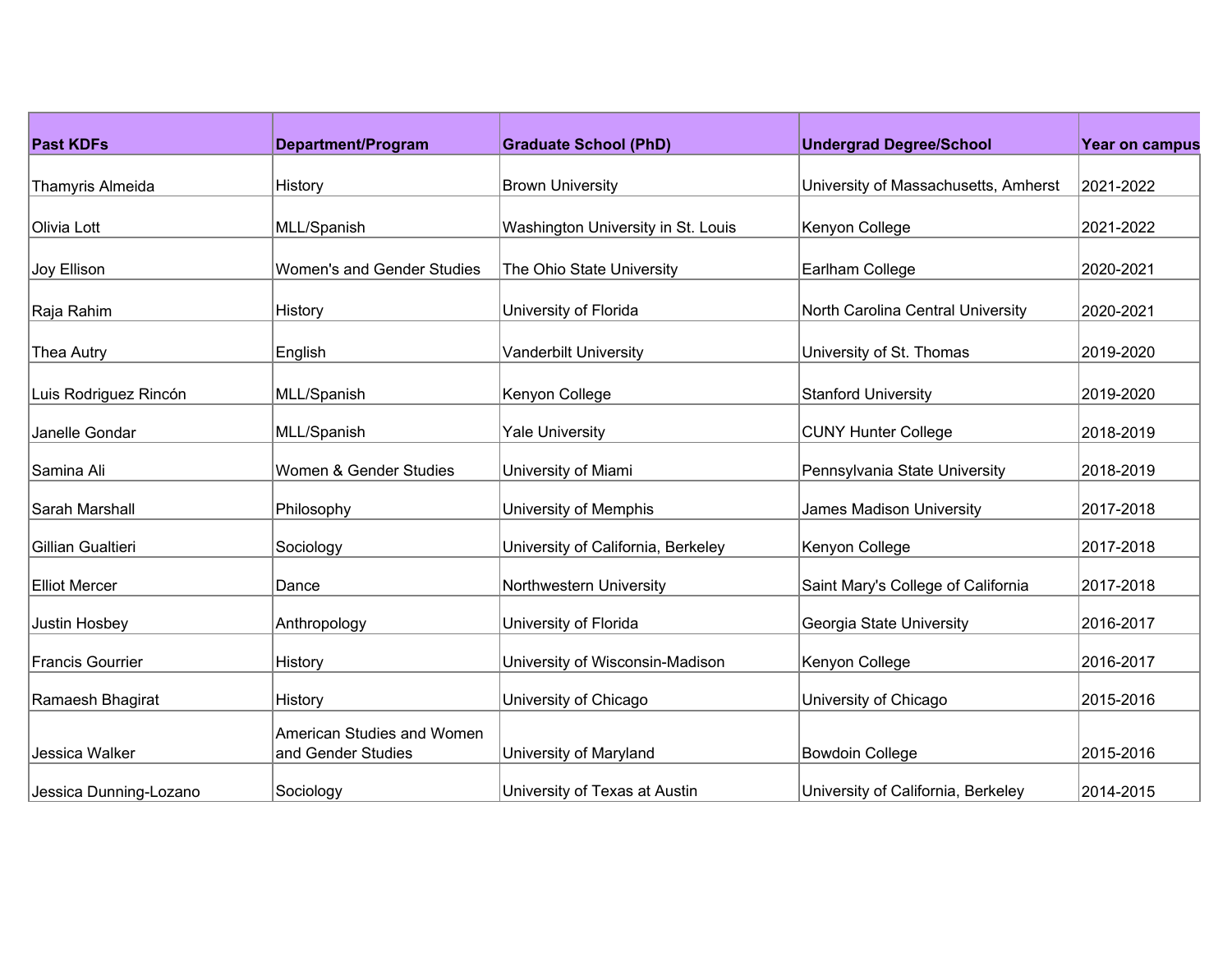| <b>Past KDFs</b>              | Department/Program                                         | <b>Graduate School (PhD)</b>                | <b>Undergrad Degree/School</b>     | <b>Year on campus</b> |
|-------------------------------|------------------------------------------------------------|---------------------------------------------|------------------------------------|-----------------------|
| Erin Corrales-Diaz            | <b>Art History</b>                                         | University of North Carolina at Chapel Hill | University of Washington           | 2014-2015             |
| Joseph Ewoodzie               | Sociology                                                  | University of Wisconsin-Madison             | Ithaca College                     | 2013-2014             |
| <b>Ryan Phillips</b>          | <b>Political Science</b>                                   | The Ohio State University                   | Vassar College                     | 2013-2014             |
| <b>Vivian Ezeh</b>            | Chemistry                                                  | The university of Georgia                   | University of Ibadan               | 2012-2013             |
| Gilda Rodriguez               | Women and Gender Studies &<br><b>Political Science</b>     | University of California                    | Bryn Mawr College                  | 2012-2013             |
| Sharada Balachandran Orihuela | English                                                    | University of California as Davis           | Mills College                      | 2011-2012             |
| Maia Surdam                   | History and Women's and<br><b>Gender Studies</b>           | University of Wisconsin-Madison             | University of Michigan             | 2011-2012             |
| Zohra Ismail                  | Anthroplogy                                                | Indiana University                          | University of Houston              | 2010-2011             |
| Salinda Lewis                 | English                                                    | University of Chicago                       | <b>Hunter College</b>              | 2010-2011             |
| Martine Green                 | American Studies/African<br>Diaspora                       | The University of Wisconsin-Madison         | Virginia Wesleyan College          | 2009-2010             |
| Mindelyn Buford               | Sociology Department & African<br>Diaspora Studies Program | John Hopkins University                     | <b>UCLA</b>                        | 2009-2010             |
| Shalini Ayyagari              | Music                                                      | University of California, Berkeley          | University of California, Berkeley | 2008-2009             |
| Kathleen Fernando             | English                                                    | <b>York University</b>                      | University of Illinois             | 2008-2009             |
| Ivonne Garcia                 | English                                                    | <b>Ohio State University</b>                | <b>Ohio State University</b>       | 2007-2008             |
| Loretta Kim                   | <b>History &amp; Asian Studies</b>                         | <b>Harvard University</b>                   | <b>Harvard University</b>          | 2007-2008             |
| John Tain                     | Art/Art Hisotry                                            | University of California, Berkeley          | <b>Harvard College</b>             | 2006-2007             |
| Rob Onyenwoke                 | Biology                                                    | University of Georgia                       | University of Georgia              | 2006-2007             |